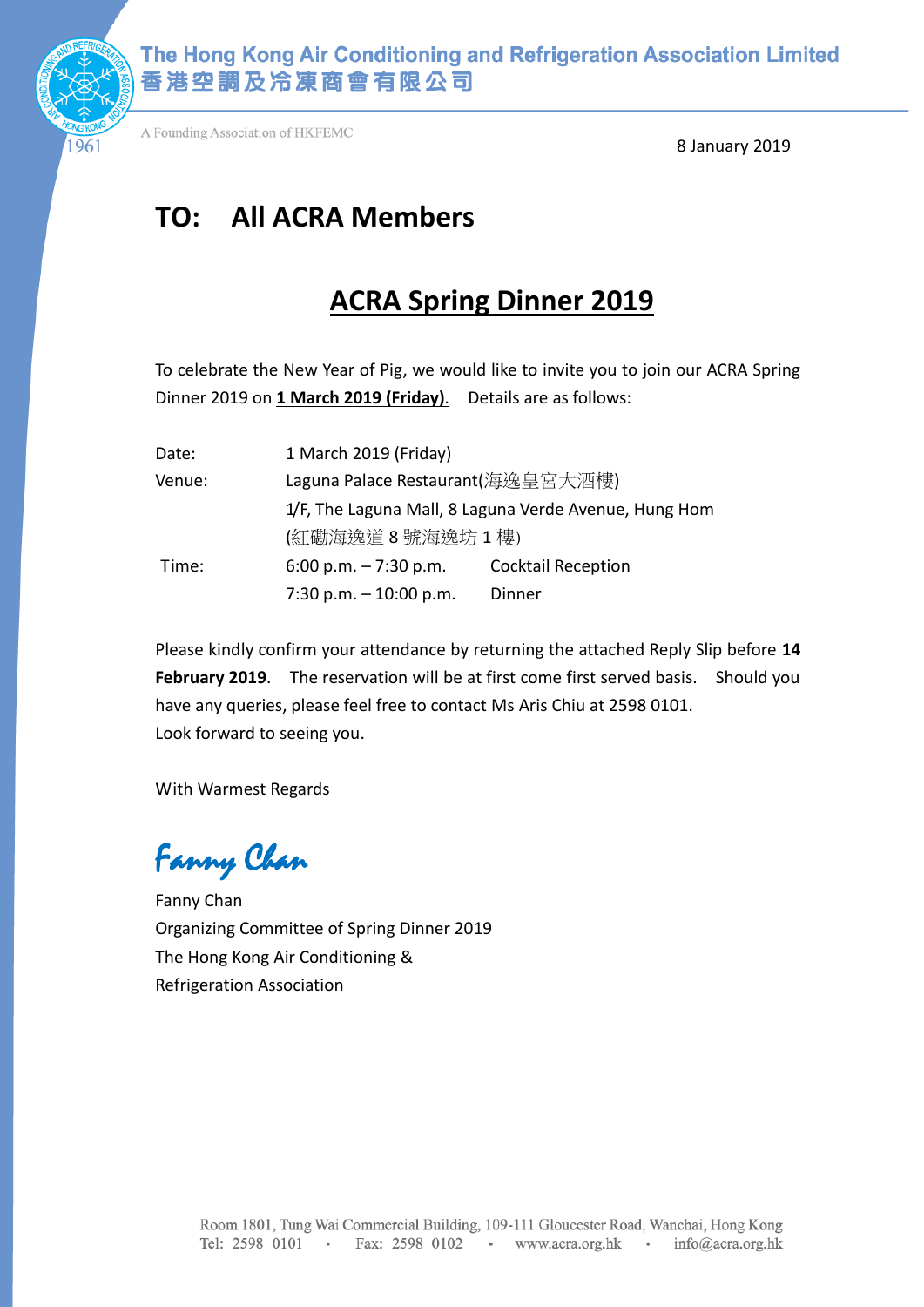8 January 2019



To : The Hong Kong Air Conditioning & Refrigeration Association Please return the reply slip to [info@acra.org.hk](mailto:info@acra.org.hk)

## **Reply Slip ACRA Spring Dinner 2019**

#### **I will attend the 2019 Spring Dinner.**

- ( ) HK\$500/ per seat **(1 seat to 5 seats)**
- ( ) HK\$2,800 for **6 seats**
- ( ) HK\$460/ per seat **(7 seats to 11 seats)**
- ( ) HK\$5,000 for a table of **12 seats**

 $\sim$  I would like to reserve seat(s) for the dinner with total amount HK\$\_\_\_\_\_\_\_\_\_\_\_\_\_.

**Payment Method**: Please prepare a crossed cheque payable to '**The Hong Kong Air Conditioning and Refrigeration Association Limited**' and send to Ms Aris Chiu at Room 1801, Tung Wai Commercial Building, 109-111 Gloucester Road, Wanchai, Hong Kong.

Please kindly confirm your attendance by returning the attached Reply Slip on or before **14 February 2019.**

| Company Name(Block letters):    |  |
|---------------------------------|--|
| Contact Person (Block letters): |  |
| E-mail:                         |  |
| Telephone Number:               |  |
| Mobile:                         |  |

Signature:  $\Box$ 

| Date: |
|-------|
|       |
|       |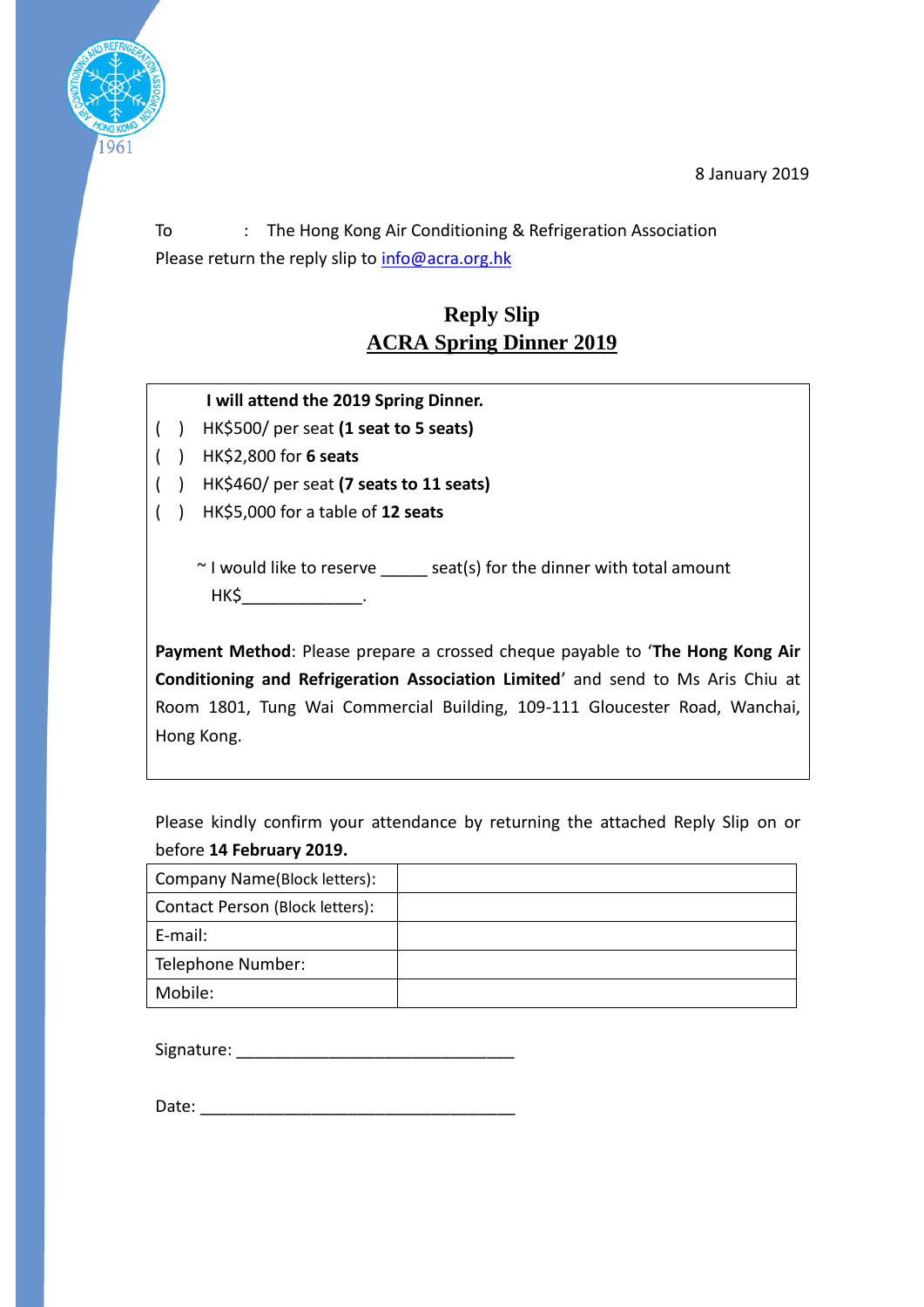8 January 2019



To : The Hong Kong Air Conditioning & Refrigeration Association Please return the reply slip to Ms Aris Chiu [arischiu@acra.org.hk](mailto:arischiu@acra.org.hk) and cc to Mr T.S. Tsang [flhk@flhk.com.hk](mailto:flhk@flhk.com.hk)

### **ACRA Spring Dinner 2019 SPONSOR FOR LUCKY DRAW/ TABLE PRIZE**

We would like to sponsor the following prize for the Lucky Draw at the ACRA Spring Dinner 2019 which will be held on **1 March 2019.**

\_\_\_\_\_\_\_\_\_\_\_\_\_\_\_\_\_\_\_\_\_\_\_\_\_\_\_\_\_\_\_\_\_\_\_\_\_\_\_\_\_\_\_\_\_\_\_\_\_\_\_\_\_\_\_\_\_\_\_\_\_\_\_\_

\_\_\_\_\_\_\_\_\_\_\_\_\_\_\_\_\_\_\_\_\_\_\_\_\_\_\_\_\_\_\_\_\_\_\_\_\_\_\_\_\_\_\_\_\_\_\_\_\_\_\_\_\_\_\_\_\_\_\_\_\_\_\_\_

We will deliver the prize to Fook Loong office as below on or before **14 February 2019.**

Fook Loong (HK) Ltd.

19/F., Skyline Tower, 18 Tong Mi Road, Mongkok, Kowloon.

*Please send us in form of coupons for those bulky/ heavy prizes.*

Company Name (Block Letters):

Contact Person (Block Letters):

Signature:

Contact Telephone:

Date: